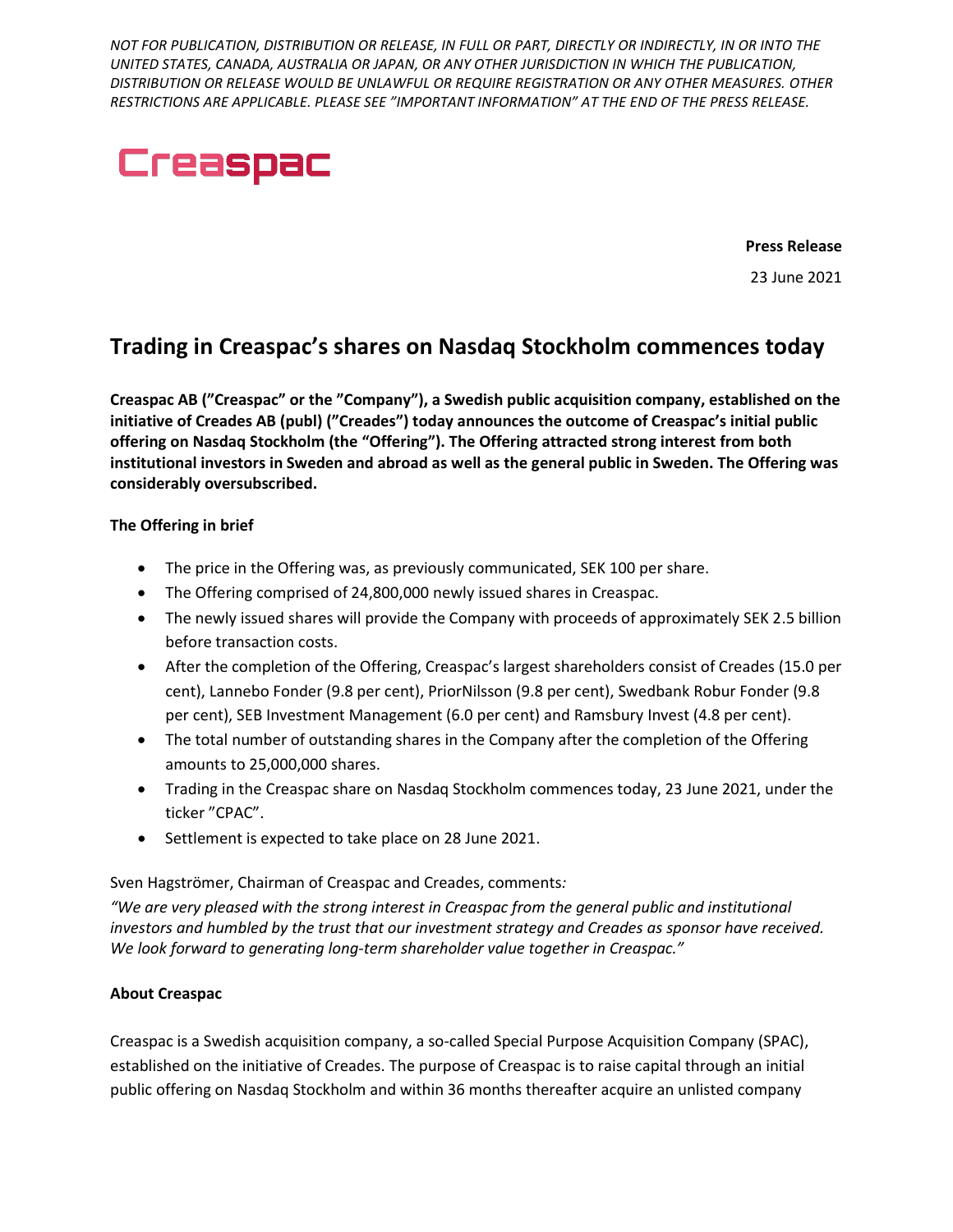which, through Creaspac, after review and approval, will be listed on Nasdaq Stockholm Main Market or Nasdaq First North Growth Market.

More information is available on Creaspac's website, www.creaspac.se.

### **About Creades**

Creades is a Swedish listed investment company that was formed at the end of 2011/2012 in connection with Investment AB Öresund being split into two companies. Creades was listed in 2013 on Nasdaq Stockholm main market and was before that listed on Nasdaq First North since 2012. Creades' portfolio, measured in terms of net asset value, consists of approximately 70-75 per cent listed holdings and approximately 25-30 per cent unlisted holdings. Creades' largest holding is the listed company Avanza, and Creades' unlisted holdings include Apotea, Inet, Instabox, PriceRunner, Röhnisch, StickerApp and Tink. Creades' net asset value as of 31 May 2021 was SEK 10,341 million.

#### **Advisors**

Skandinaviska Enskilda Banken AB (publ) is acting as Sole Global Coordinator and Joint Bookrunner and Avanza Bank AB (publ) is acting as Joint Bookrunner in connection with the Offering. Advokatfirman Cederquist is legal advisor to Creaspac.

### **For more information, please contact:**

John Hedberg, CEO +46 (0) 70 629 23 37 john.hedberg@creaspac.se

*This information is information that Creaspac AB is obliged to make public pursuant to the EU Market Abuse Regulation. This information was submitted for publication, through the agency of the contact person set out above, on 23 June 2021 at 08:00 CET.*

# **Important information**

This announcement is not an offer, or an invitation, to acquire or subscribe for any securities of Creaspac AB (the "Company").

Copies of this announcement are not being made and may not be distributed or sent into the United States, Australia, Canada, Japan or any other jurisdiction in which such distribution would be unlawful or would require registration or other measures.

Any offering of the securities referred to in this announcement were made by means of a prospectus. This announcement is not a prospectus for the purposes of Regulation (EU) 2017/1129 of the European Parliament and of the Council of 14 June 2017 on the prospectus to be published when securities are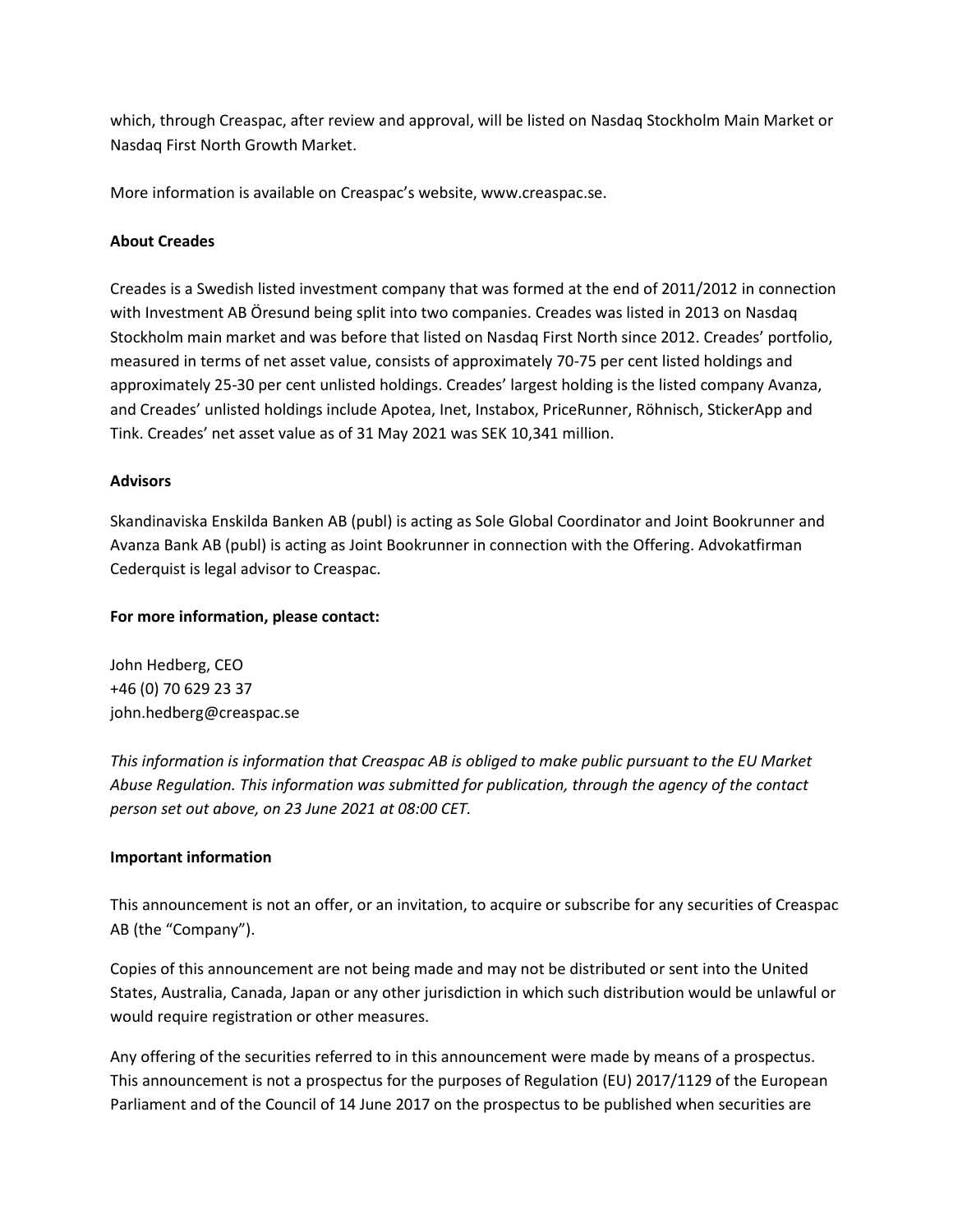offered to the public or admitted to trading on a regulated market, and repealing Directive 2003/71/EC (together with any related implementing and delegated regulations, the "Prospectus Regulation").

In any EEA Member State other than Sweden, and in the United Kingdom (each, a "Relevant State") this communication is only addressed to and is only directed at qualified investors in that Relevant State within the meaning of the Prospectus Regulation, i.e., only to investors who can receive the offer without an approved prospectus in such Relevant State.

The securities referred to in this announcement have not been and will not be registered under the U.S. Securities Act of 1933, as amended (the "Securities Act"), and accordingly may not be offered or sold in the United States absent registration or an exemption from the registration requirements of the Securities Act and in accordance with applicable U.S. state securities laws. The Company does not intend to register any offering in the United States or to conduct a public offering of securities in the United States.

Copies of this announcement are not being, and should not be, distributed in or sent into the United States. The securities described herein have also not been and will not be registered under the applicable securities laws of Australia, Canada or Japan and, subject to certain exemptions, may not be offered or sold in or into or for the account or benefit of any person having a registered address in, or located or resident in Australia, Canada or Japan. There will be no public offering of the securities described herein in Australia, Canada or Japan.

This communication and any materials in relation to the securities described herein are only being distributed to and is only directed at persons in the United Kingdom that (i) have professional experience in matters relating to investments falling within Article 19(5) of the Financial Services and Markets Act 2000 (Financial Promotion) Order 2005, as amended (the "Order"); (ii) are persons falling within Article 49(2)(a) to (d) ("high net worth companies, unincorporated associations etc.") of the Order, (iii) are outside the United Kingdom, or (iv) are persons to whom an invitation or inducement to engage in investment activity (within the meaning of section 21 of the Financial Services and Markets Act 2000 ("FSMA")) in connection with the issue or sale of any securities may otherwise lawfully be communicated or caused to be communicated (all such persons together being referred to as "Relevant Persons"). This communication must not be acted on or relied on by persons who are not Relevant Persons. Any investment or investment activity to which this communication relates is available only to Relevant Persons and will be engaged in only with Relevant Persons. Persons distributing this communication must satisfy themselves that it is lawful to do so.

Matters discussed in this announcement may constitute forward-looking statements. Forward-looking statements are statements that are not historical facts and may be identified by words such as "believe," "expect," "anticipate," "intends," "estimate," "will," "may," "continue", "should" and similar expressions. The forward-looking statements in this release are based upon various assumptions, many of which are based, in turn, upon further assumptions. Although the Company believes that these assumptions were reasonable when made, these assumptions are inherently subject to significant known and unknown risks, uncertainties, contingencies and other important factors which are difficult or impossible to predict and are beyond its control. Such risks, uncertainties, contingencies and other